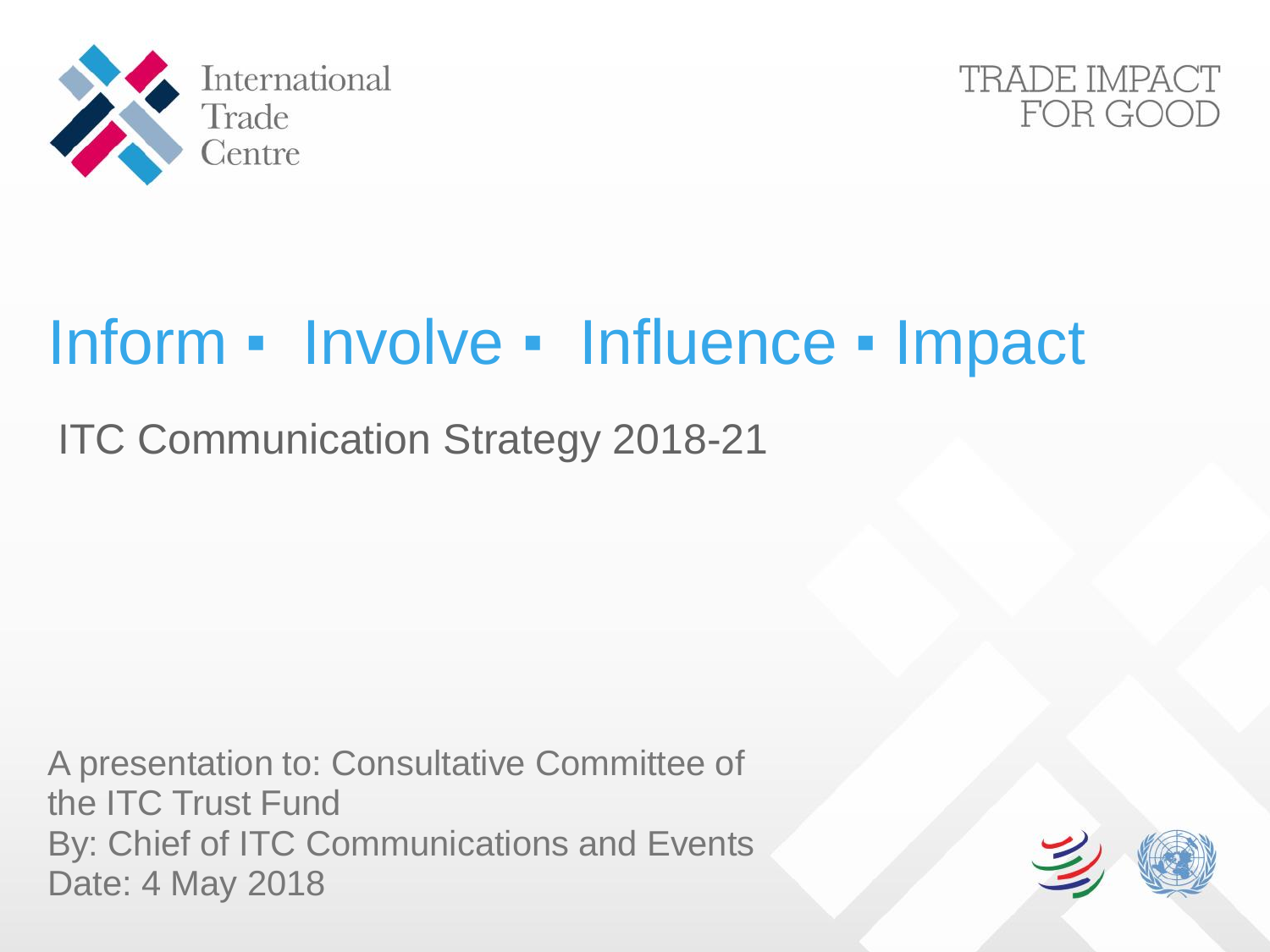## Delivering high output

### **2017**

More than 1627 products/services (20.5 staff)

- Website sessions/users: 1.8M (38%↑, 2013)
- 6413 media mentions (147%↑, 2013)
- 65,500 social media followers (240%↑, 2014)
- Video views: 230,681 (460%↑, 2014)
- 71 events



© OregonRTI

**Consistent** progress

Year on year per Growth in ITC audience KPI:

2016: 39% > target; 2017:18% above 2016 achievement

TRADE IMPACT FOR GOOD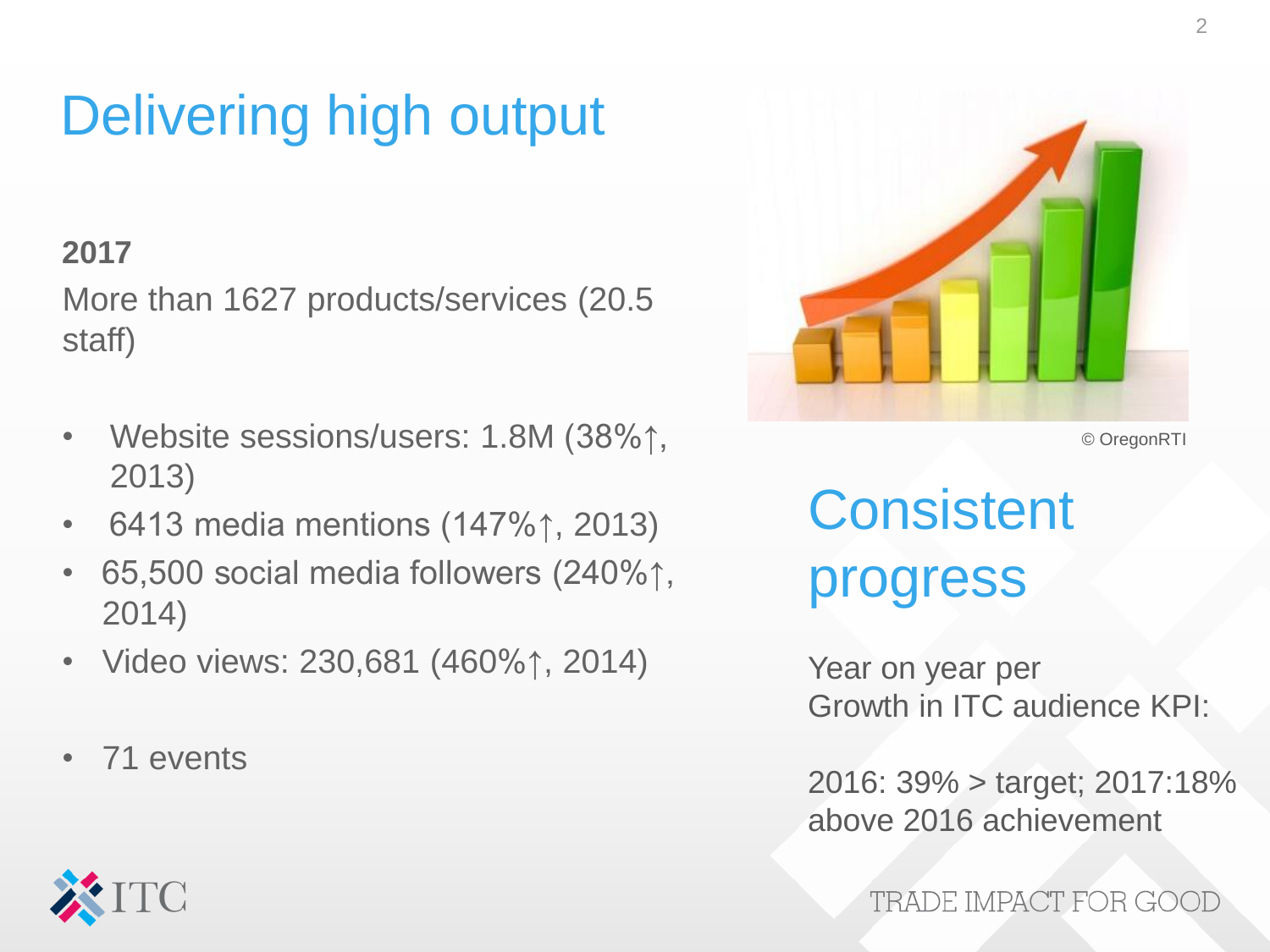## Rating ITC Communication

#### Well regarded

1011 Stakeholders surveyed:

- Very good: 38%
- Good: 32%
- Excellent: 19%

(Average: 6%, Weak: 2%)

A leader in the field in some areas: ahead of larger organizations

Make further improvements.







TRADE IMPACT FOR GO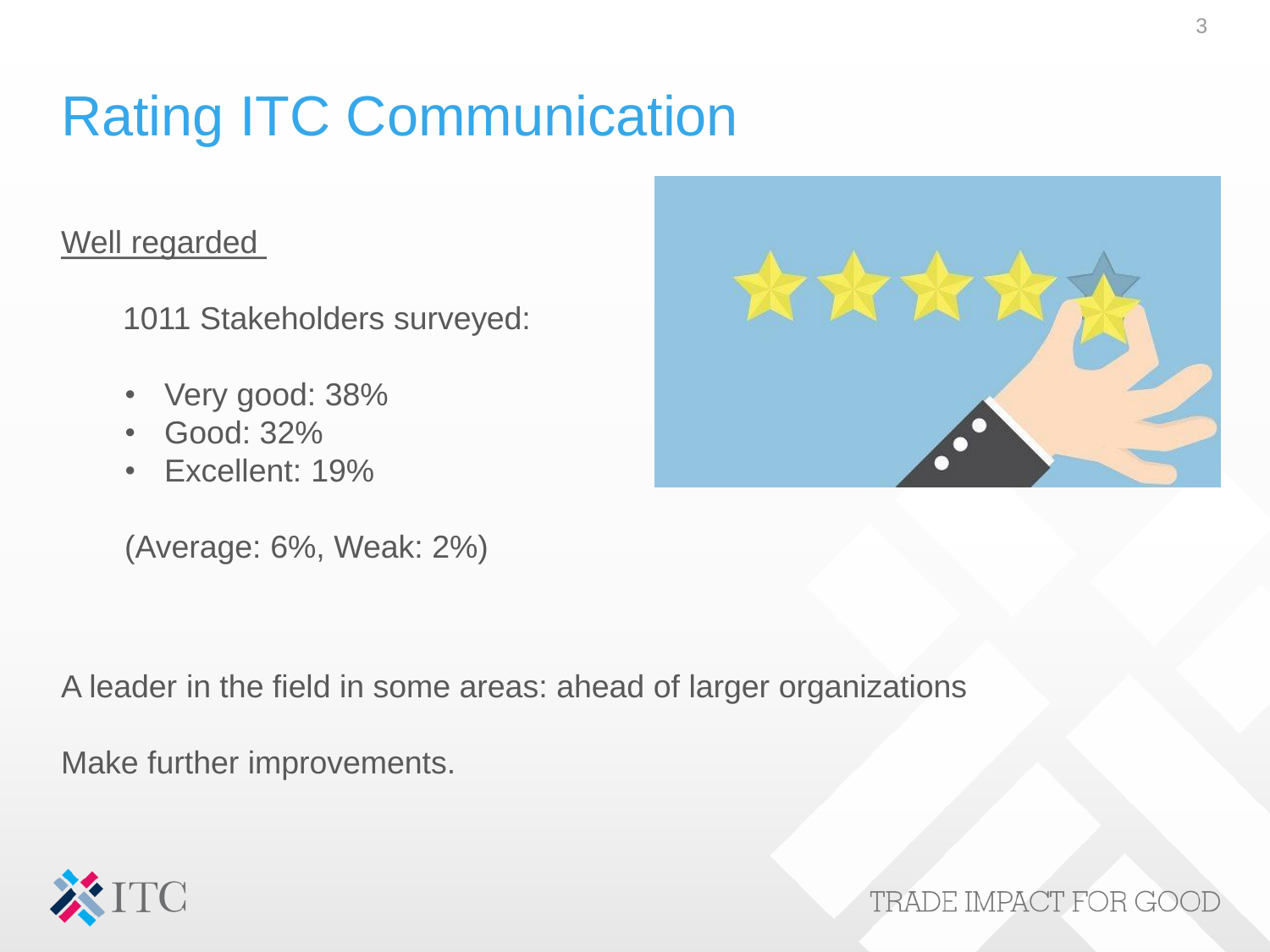### Reasons for the Strategy

- UN Joint Inspection Unit recommendation (2015)
- Allows ITC to be fit for purpose
- Guides prioritization amongst many competing demands and limited resources
- Incorporates latest trends in effective communications practice
- Aligns with the new ITC Strategic Plan for same period





© Homearena

#### TRADE IMPACT FOR GOOI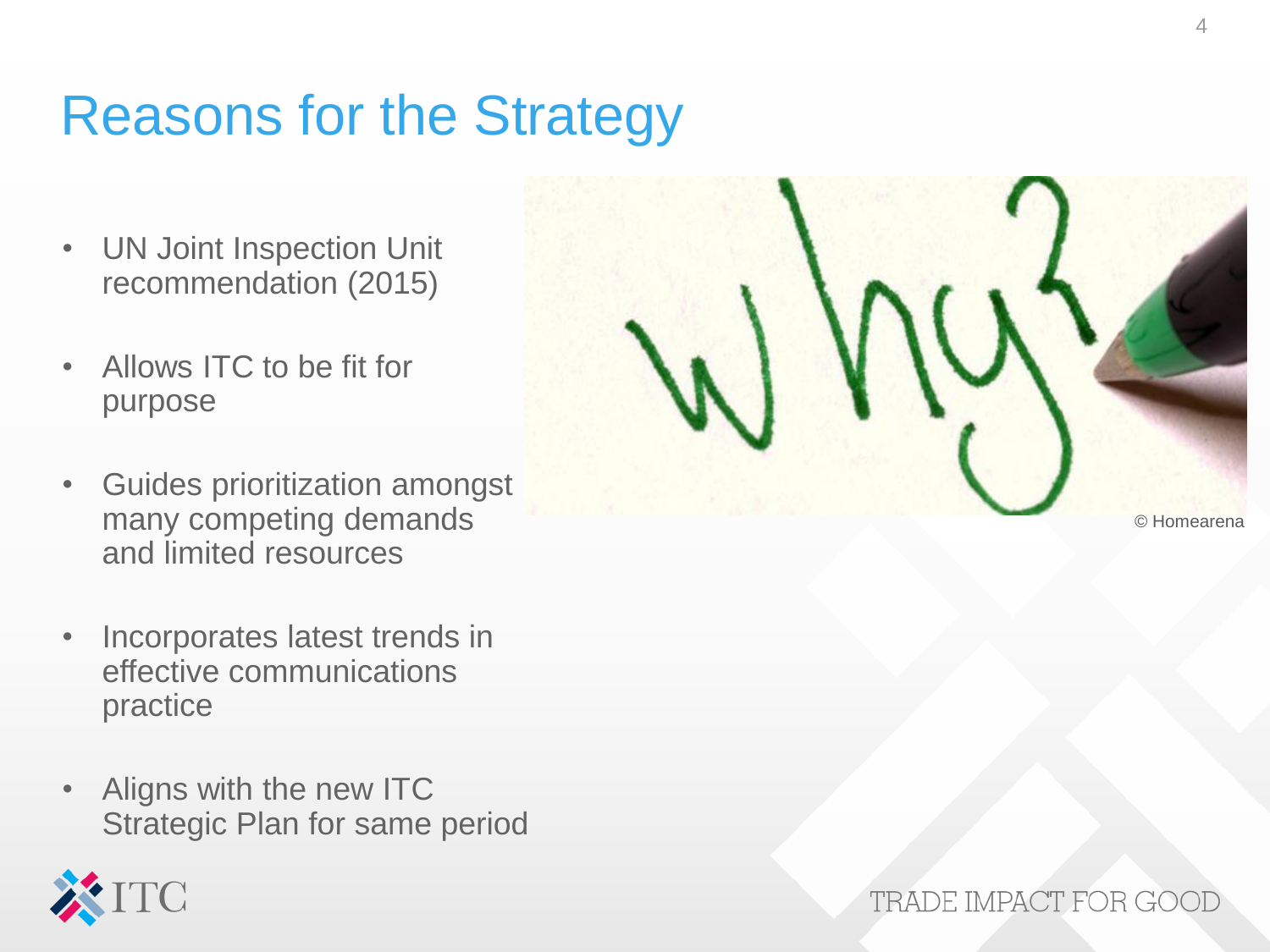## Significant research

45-page, evidence-based paper

c. 40 sources

- 3 surveys: stakeholders, media and staff
- Guidance from the UN SG and DG
- UN Joint Inspection Unit Recommendations (2015)
- ITC Independent Evaluation (2013)
- Reuters Institute for the Study of Journalism reports
- Newspaper articles on communication
- Communication and business journals
- Social media training
- Communications and Events Section reports (90p.)





#### TRADE IMPACT FOR GO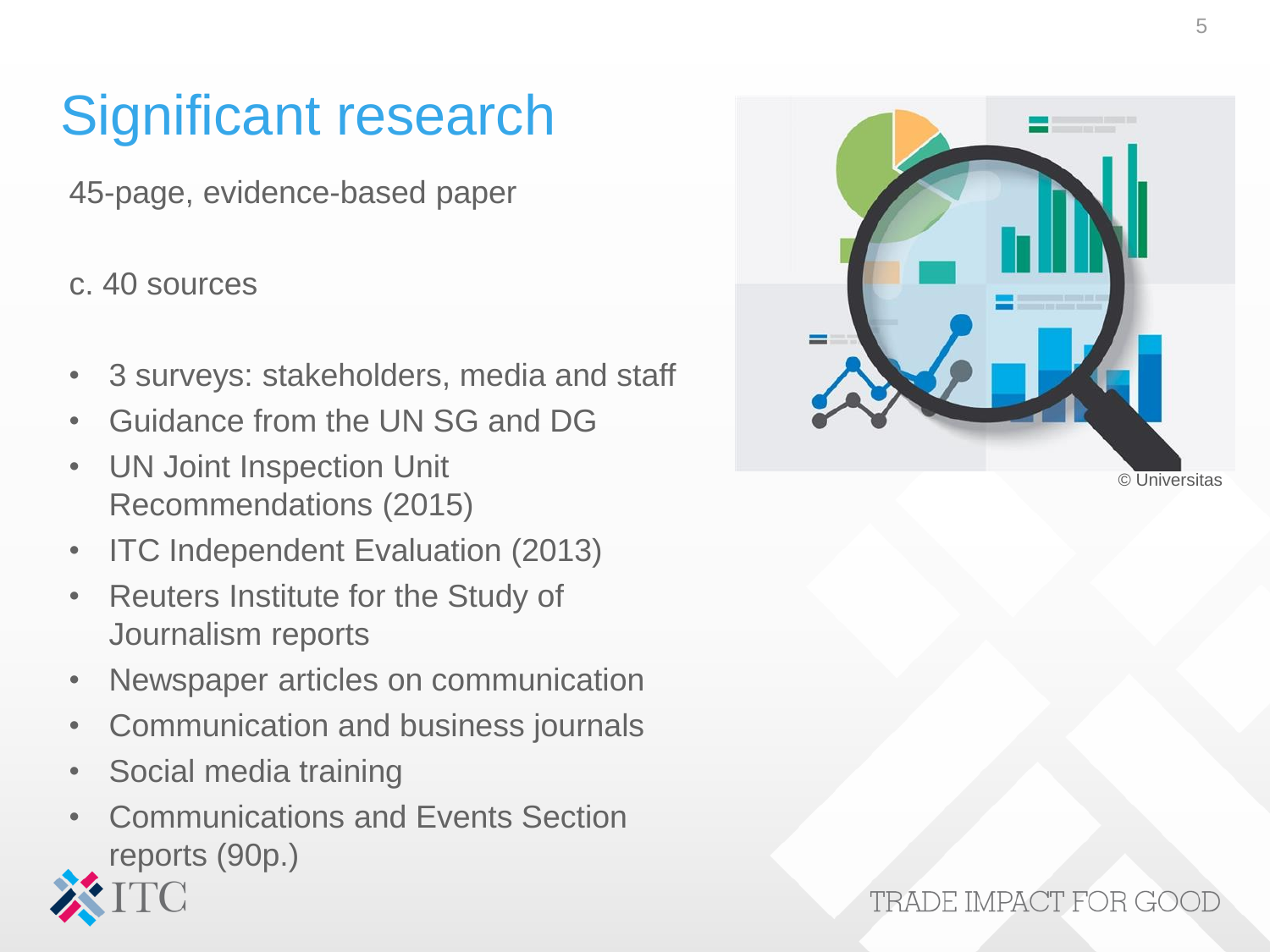## Strategic goals

1. The go-to UN source for trade and development engagement with MSMEs

2. Communication of results and impact of ITC's work (audiences: funders, clients) © Loveabode.com

3. Consistent, harmonized approach to communication and messaging within ITC



TRADE IMPACT FOR GOO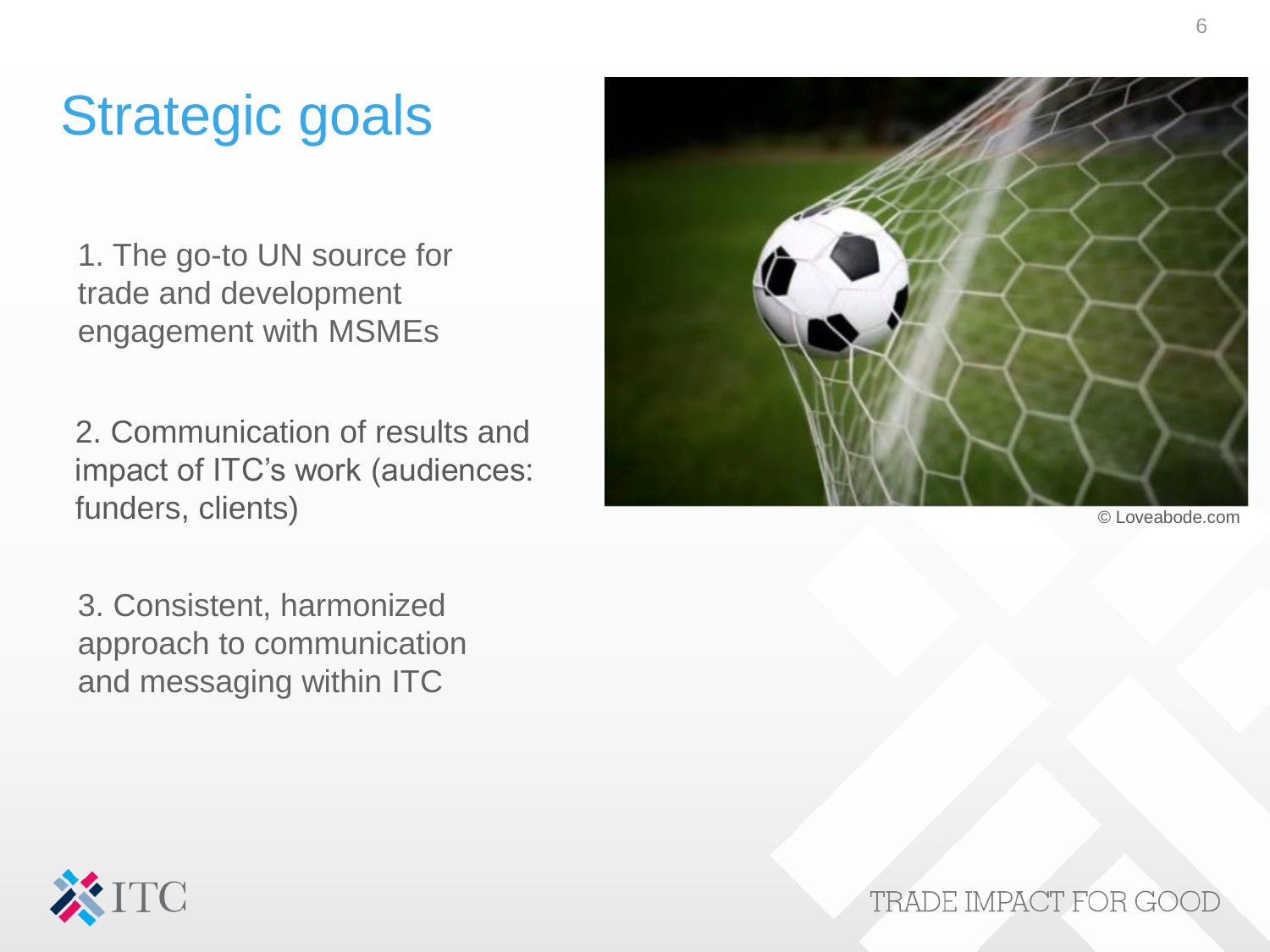### Achieve goals: how?

- Increase ITC external audience
- Show impact of interventions
- Continue to improve quality of communications
- Focus more on projects and programmes
- Show ITC technical expertise reflecting both WTO and UN perspectives
- Link work to the Sustainable Development Goals



© Today I found out.com



TRADE IMPACT FOR GOO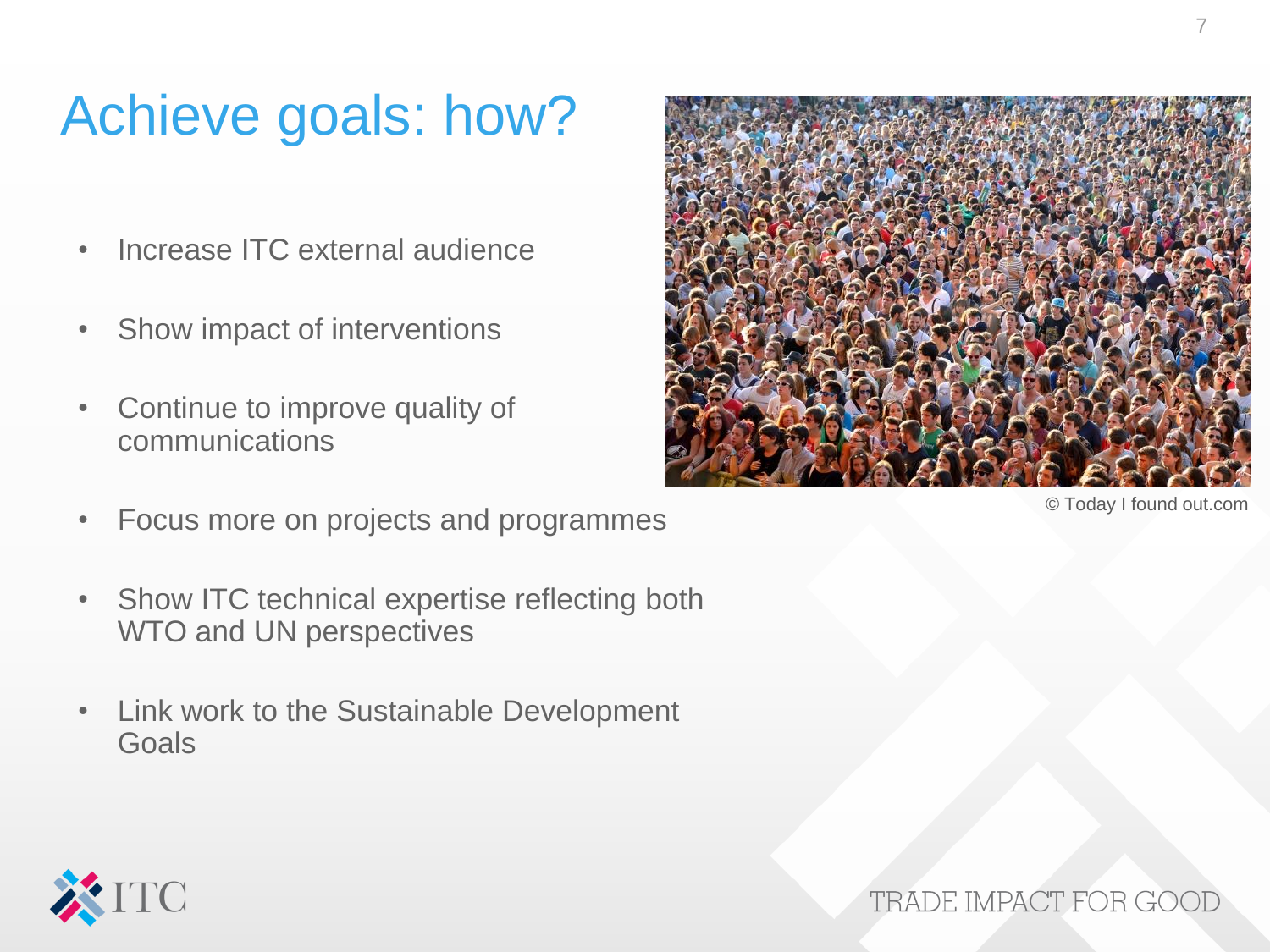### Key features

- $\checkmark$  Shorter, snappier and more visual
- $\checkmark$  Targeted messaging: audience segmentation
- $\checkmark$  Social media

Quality principles:

- Accurate
- Timely
- Consistent
- Branded
- Multilingual



© How-To Geek



TRADE IMPACT FOR GOOD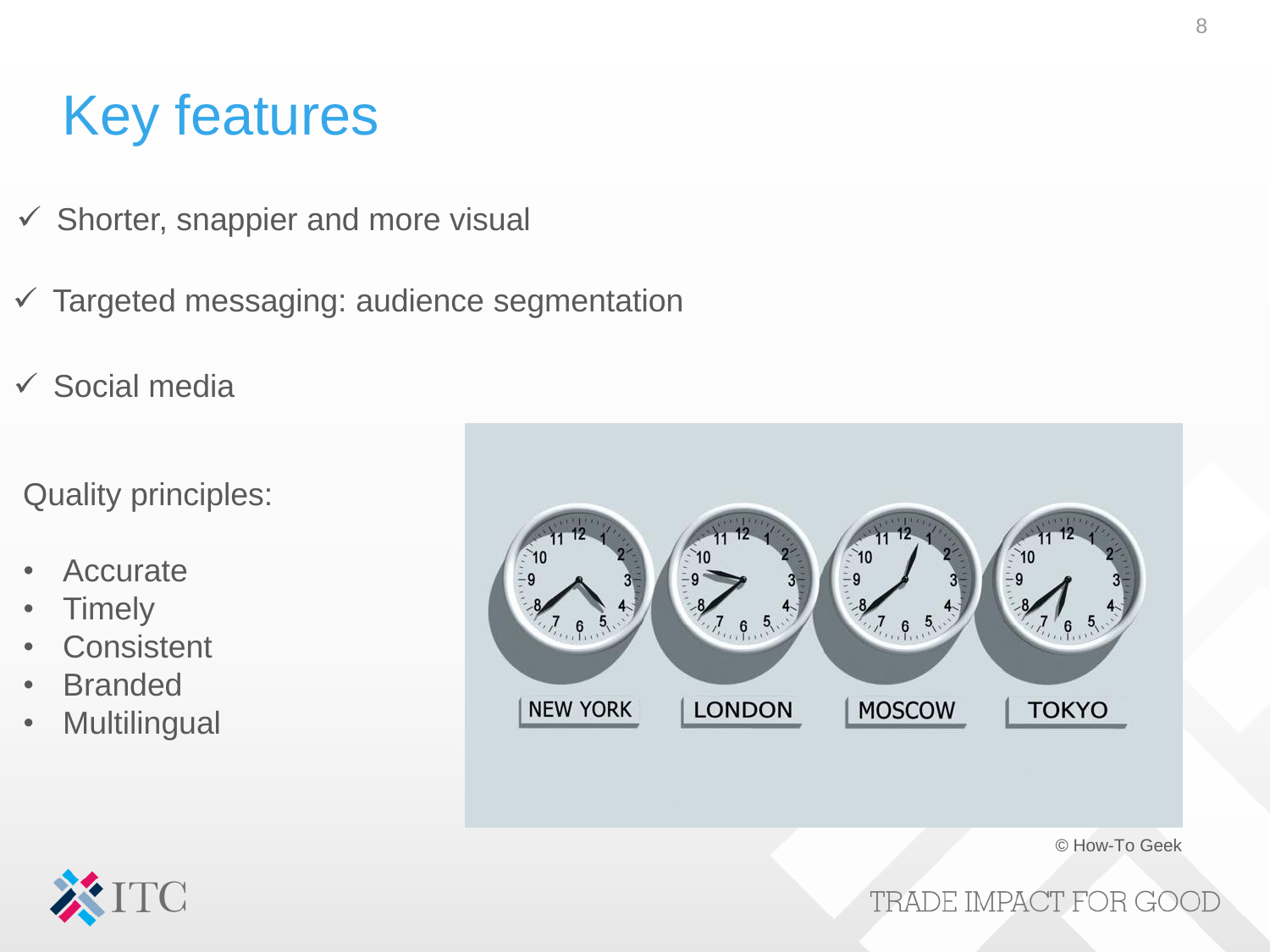## Communicate project results

Value of ITC projects ↑

Tell:

- Stories showing **quantifiable impact**
- Stories showing **real improvement in people's lives**





TRADE IMPACT FOR GOOD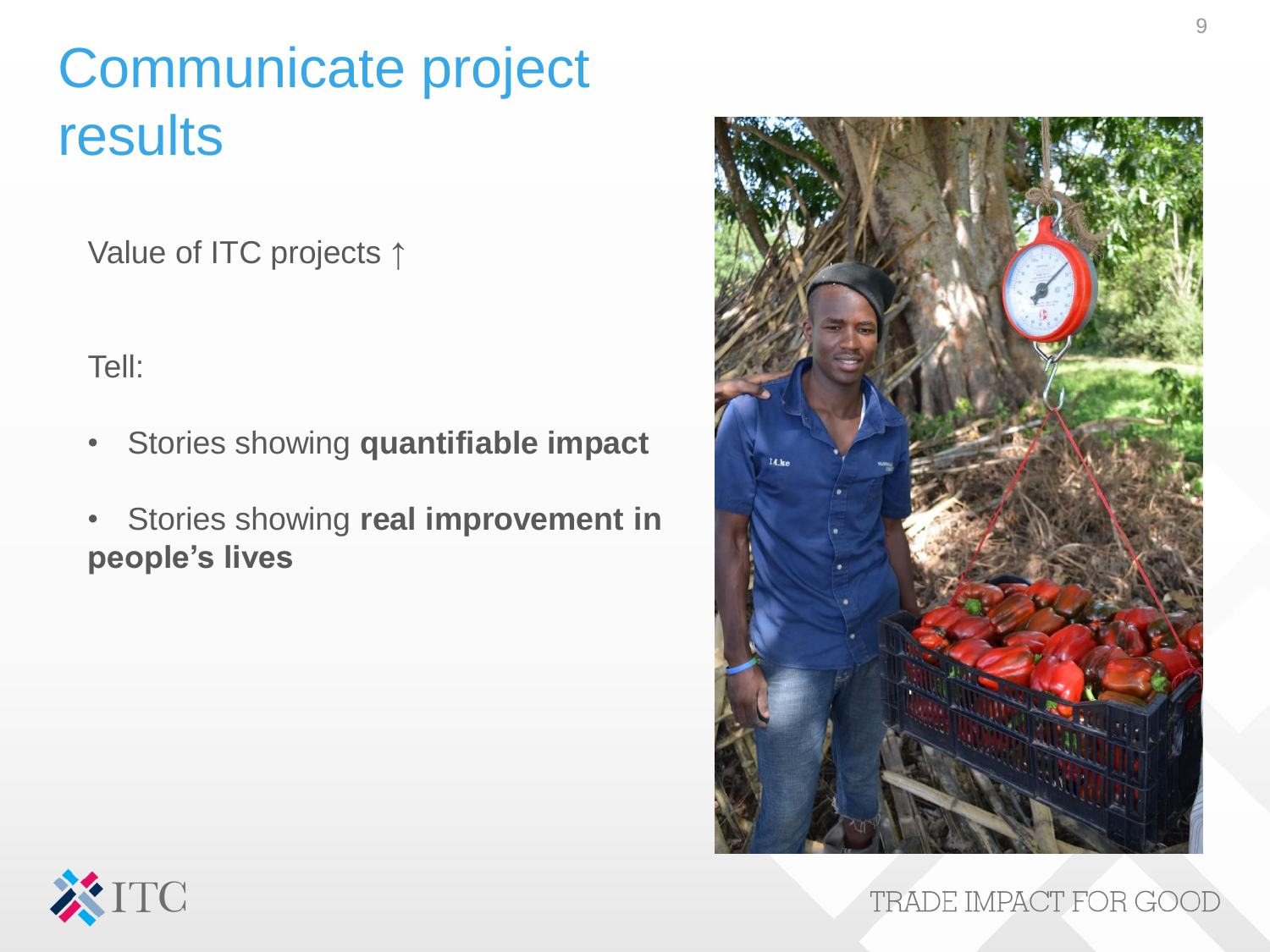### Tools

- Website
- Social media
- Video
- Thought leadership: op-eds, speeches, media interviews

 $\blacktriangleright$  |  $\blacklozenge$  | 0:02 / 0:28

- Press interactions
- Events

C



Hello, stay tuned for the next edition of the International Trade Centre's news programme,



■ ◆ □ □